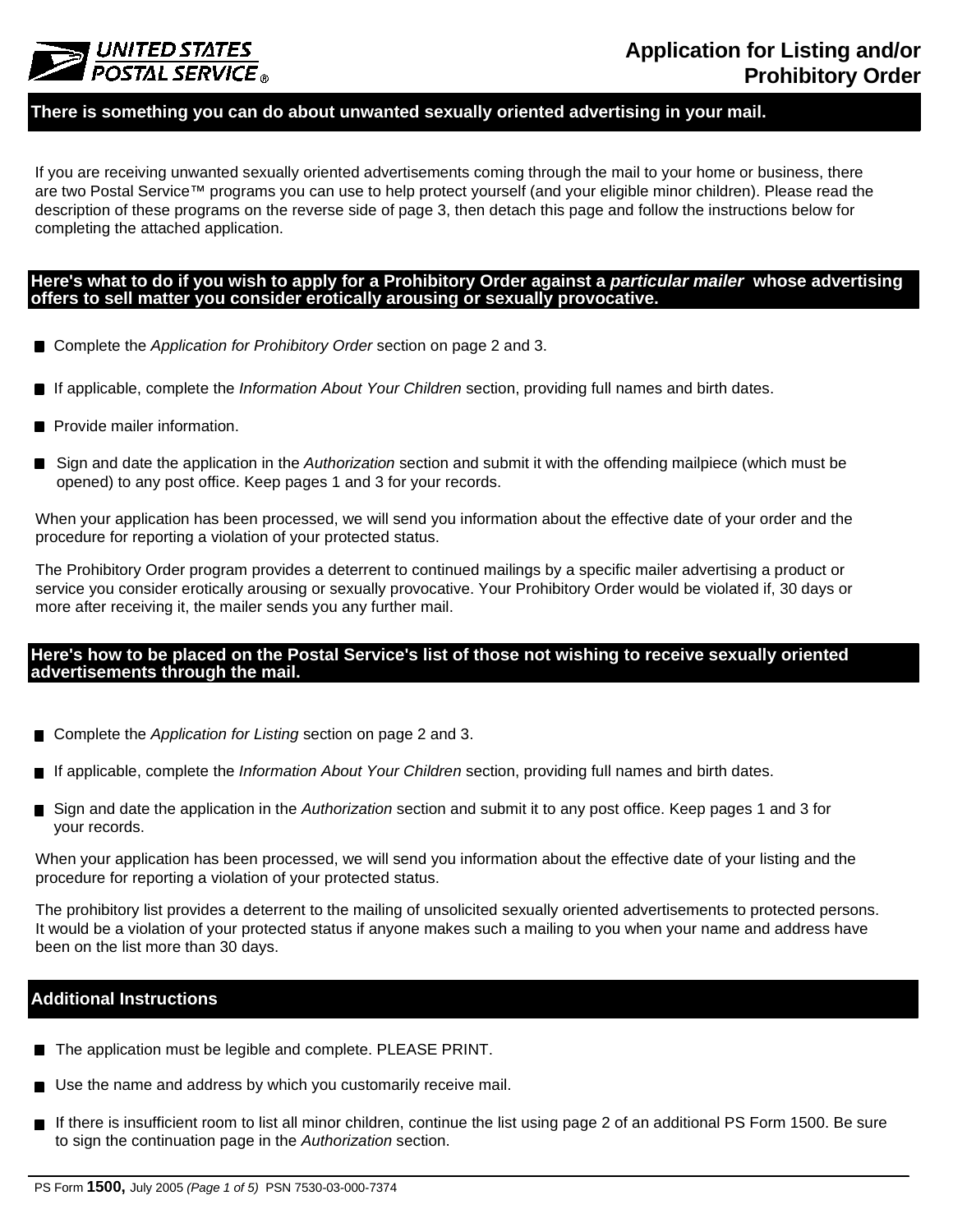

| <b>Printed Name</b>                                                                                                                                                                                                                                                                                                                                     |                                                    | Information About You (Use the name and address by which you customarily receive mail)                                                                                                                                                                                                                                                                                                   | Address (Number, street, apt. or ste. no., p.o. box no., city, state, ZIP+4 <sup>®</sup> )                                                                                                                                                                                  |               |     |      |  |
|---------------------------------------------------------------------------------------------------------------------------------------------------------------------------------------------------------------------------------------------------------------------------------------------------------------------------------------------------------|----------------------------------------------------|------------------------------------------------------------------------------------------------------------------------------------------------------------------------------------------------------------------------------------------------------------------------------------------------------------------------------------------------------------------------------------------|-----------------------------------------------------------------------------------------------------------------------------------------------------------------------------------------------------------------------------------------------------------------------------|---------------|-----|------|--|
|                                                                                                                                                                                                                                                                                                                                                         |                                                    |                                                                                                                                                                                                                                                                                                                                                                                          |                                                                                                                                                                                                                                                                             |               |     |      |  |
|                                                                                                                                                                                                                                                                                                                                                         |                                                    | Application for Prohibitory Order (Submit the mailpiece with your application)                                                                                                                                                                                                                                                                                                           |                                                                                                                                                                                                                                                                             |               |     |      |  |
|                                                                                                                                                                                                                                                                                                                                                         |                                                    | The attached mailpiece, from the mailer identified below, offers for sale matter that I believe to be<br>erotically arousing or sexually provocative and therefore is a pandering advertisement. Under the<br>provisions of 39 USC 3008, I request that a Prohibitory Order be issued against the mailer and<br>the mailer's agents or assigns.<br>Please check only one as appropriate: |                                                                                                                                                                                                                                                                             |               |     |      |  |
|                                                                                                                                                                                                                                                                                                                                                         |                                                    | a. $\Box$ I am the addressee of the attached mailpiece, and, if I have listed below an eligible child or<br>children, I request that such child or children (as well as I, myself) be protected by the<br>Prohibitory Order.                                                                                                                                                             |                                                                                                                                                                                                                                                                             |               |     |      |  |
|                                                                                                                                                                                                                                                                                                                                                         |                                                    |                                                                                                                                                                                                                                                                                                                                                                                          | the attached mailpiece, acting for such addressee to obtain a Prohibitory Order to<br>protect just him or her. If a child or children of mine is/are listed below, it is just in<br>connection with the application under 39 USC 3010 that I am making by initialing box 2. |               |     |      |  |
| <b>Initial</b><br>c. □ I am the person entitled to receive mail to _______________________________, the deceased<br>box 1,<br>addressee of the attached mailpiece. Please issue the Prohibitory Order on behalf of the<br>box 2,<br>deceased addressee.<br>or both<br>If you initialed box 1, you <b>MUST:</b> Attach the entire, opened mailpiece, and |                                                    |                                                                                                                                                                                                                                                                                                                                                                                          |                                                                                                                                                                                                                                                                             |               |     |      |  |
|                                                                                                                                                                                                                                                                                                                                                         |                                                    |                                                                                                                                                                                                                                                                                                                                                                                          |                                                                                                                                                                                                                                                                             |               |     |      |  |
|                                                                                                                                                                                                                                                                                                                                                         |                                                    | • Provide the following mailer information.                                                                                                                                                                                                                                                                                                                                              |                                                                                                                                                                                                                                                                             |               |     |      |  |
|                                                                                                                                                                                                                                                                                                                                                         | Mailer's Name                                      |                                                                                                                                                                                                                                                                                                                                                                                          |                                                                                                                                                                                                                                                                             |               |     |      |  |
|                                                                                                                                                                                                                                                                                                                                                         |                                                    | Mailer's Address (Number, street, apt. or ste. no., p.o. box no.)                                                                                                                                                                                                                                                                                                                        |                                                                                                                                                                                                                                                                             |               |     |      |  |
|                                                                                                                                                                                                                                                                                                                                                         | Mailer's City, State, and ZIP+4                    |                                                                                                                                                                                                                                                                                                                                                                                          |                                                                                                                                                                                                                                                                             |               |     |      |  |
|                                                                                                                                                                                                                                                                                                                                                         |                                                    | Application for Listing (Mailpiece is not required for this option at this time)                                                                                                                                                                                                                                                                                                         |                                                                                                                                                                                                                                                                             |               |     |      |  |
| 2.                                                                                                                                                                                                                                                                                                                                                      |                                                    | I do not wish to have sexually oriented advertisements mailed to me or my children under 19<br>years old who are listed below. Please add me/us to the list you maintain, under 39 USC 3010, of<br>persons not wishing to receive such advertisements.                                                                                                                                   |                                                                                                                                                                                                                                                                             |               |     |      |  |
|                                                                                                                                                                                                                                                                                                                                                         | Information About Your Children (Age 18 and Under) |                                                                                                                                                                                                                                                                                                                                                                                          |                                                                                                                                                                                                                                                                             |               |     |      |  |
| <b>Children's Names</b>                                                                                                                                                                                                                                                                                                                                 |                                                    |                                                                                                                                                                                                                                                                                                                                                                                          |                                                                                                                                                                                                                                                                             | Date of Birth |     |      |  |
| Last                                                                                                                                                                                                                                                                                                                                                    |                                                    | First                                                                                                                                                                                                                                                                                                                                                                                    | Middle Initial                                                                                                                                                                                                                                                              | Month         | Day | Year |  |
|                                                                                                                                                                                                                                                                                                                                                         |                                                    |                                                                                                                                                                                                                                                                                                                                                                                          |                                                                                                                                                                                                                                                                             |               |     |      |  |

| <b>Authorization</b><br>Signature of Adult Completing Form |  |  |      |  |  |
|------------------------------------------------------------|--|--|------|--|--|
|                                                            |  |  | Date |  |  |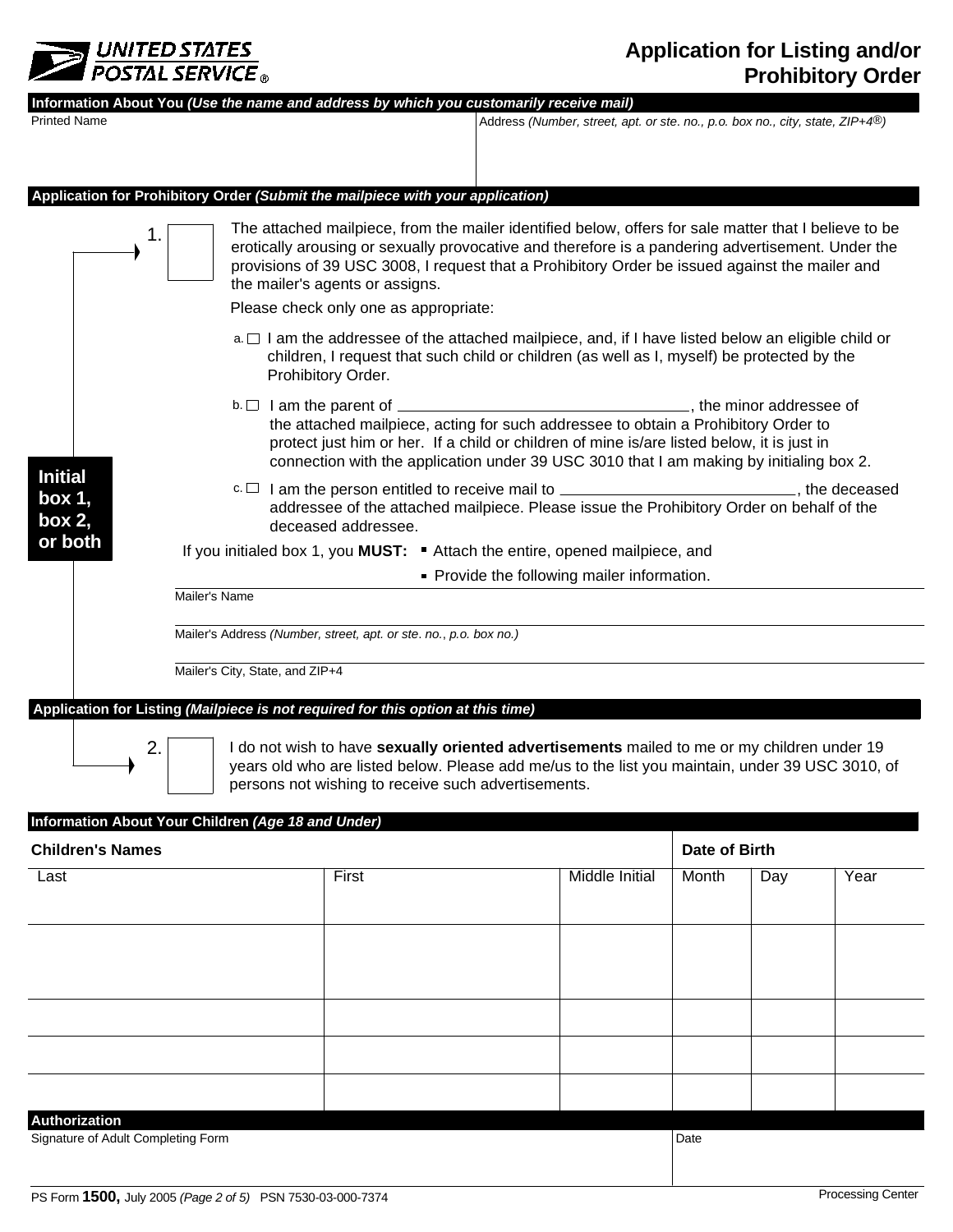

## **Application for Listing and/or Prohibitory Order**

| <b>Printed Name</b>                | Information About You (Use the name and address by which you customarily receive mail) |                                                                                                                                                                                                                                                                                                                                                                                                                                                                                                                                        | Address (Number, street, apt. or ste. no., p.o. box no., city, state, ZIP+4 <sup>®</sup> ) |                       |               |     |      |  |  |
|------------------------------------|----------------------------------------------------------------------------------------|----------------------------------------------------------------------------------------------------------------------------------------------------------------------------------------------------------------------------------------------------------------------------------------------------------------------------------------------------------------------------------------------------------------------------------------------------------------------------------------------------------------------------------------|--------------------------------------------------------------------------------------------|-----------------------|---------------|-----|------|--|--|
|                                    |                                                                                        |                                                                                                                                                                                                                                                                                                                                                                                                                                                                                                                                        |                                                                                            |                       |               |     |      |  |  |
|                                    | Application for Prohibitory Order (Submit the mailpiece with your application)         |                                                                                                                                                                                                                                                                                                                                                                                                                                                                                                                                        |                                                                                            |                       |               |     |      |  |  |
|                                    |                                                                                        | The attached mailpiece, from the mailer identified below, offers for sale matter that I believe to be<br>erotically arousing or sexually provocative and therefore is a pandering advertisement. Under the<br>provisions of 39 USC 3008, I request that a Prohibitory Order be issued against the mailer and<br>the mailer's agents or assigns.                                                                                                                                                                                        |                                                                                            |                       |               |     |      |  |  |
|                                    |                                                                                        | Please check only one as appropriate:                                                                                                                                                                                                                                                                                                                                                                                                                                                                                                  |                                                                                            |                       |               |     |      |  |  |
|                                    |                                                                                        | a. $\Box$ I am the addressee of the attached mailpiece, and, if I have listed below an eligible child or<br>children, I request that such child or children (as well as I, myself) be protected by the<br>Prohibitory Order.                                                                                                                                                                                                                                                                                                           |                                                                                            |                       |               |     |      |  |  |
|                                    |                                                                                        | $b.\Box$ I am the parent of $\Box$ and $\Box$ is a set of $\Box$ is a set of $\Box$ is a set of $\Box$ is a set of $\Box$ is a set of $\Box$ is a set of $\Box$ is a set of $\Box$ is a set of $\Box$ is a set of $\Box$ is a set of $\Box$ is a set of<br>the attached mailpiece, acting for such addressee to obtain a Prohibitory Order to<br>protect just him or her. If a child or children of mine is/are listed below, it is just in<br>connection with the application under 39 USC 3010 that I am making by initialing box 2. |                                                                                            |                       |               |     |      |  |  |
| <b>Initial</b><br>box 1,<br>box 2, |                                                                                        | c. □ I am the person entitled to receive mail to _______________________________, the deceased<br>addressee of the attached mailpiece. Please issue the Prohibitory Order on behalf of the<br>deceased addressee.                                                                                                                                                                                                                                                                                                                      |                                                                                            |                       |               |     |      |  |  |
| or both                            | If you initialed box 1, you <b>MUST:</b> Attach the entire, opened mailpiece, and      |                                                                                                                                                                                                                                                                                                                                                                                                                                                                                                                                        |                                                                                            |                       |               |     |      |  |  |
|                                    | • Provide the following mailer information.                                            |                                                                                                                                                                                                                                                                                                                                                                                                                                                                                                                                        |                                                                                            |                       |               |     |      |  |  |
|                                    | Mailer's Name                                                                          |                                                                                                                                                                                                                                                                                                                                                                                                                                                                                                                                        |                                                                                            |                       |               |     |      |  |  |
|                                    | Mailer's Address (Number, street, apt. or ste. no., p.o. box no.)                      |                                                                                                                                                                                                                                                                                                                                                                                                                                                                                                                                        |                                                                                            |                       |               |     |      |  |  |
|                                    | Mailer's City, State, and ZIP+4                                                        |                                                                                                                                                                                                                                                                                                                                                                                                                                                                                                                                        |                                                                                            |                       |               |     |      |  |  |
|                                    |                                                                                        |                                                                                                                                                                                                                                                                                                                                                                                                                                                                                                                                        |                                                                                            |                       |               |     |      |  |  |
| 2.                                 | Application for Listing (Mailpiece is not required for this option at this time)       | I do not wish to have sexually oriented advertisements mailed to me or my children under 19<br>years old who are listed below. Please add me/us to the list you maintain, under 39 USC 3010, of                                                                                                                                                                                                                                                                                                                                        |                                                                                            |                       |               |     |      |  |  |
|                                    |                                                                                        | persons not wishing to receive such advertisements.                                                                                                                                                                                                                                                                                                                                                                                                                                                                                    |                                                                                            |                       |               |     |      |  |  |
|                                    | Information About Your Children (Age 18 and Under)                                     |                                                                                                                                                                                                                                                                                                                                                                                                                                                                                                                                        |                                                                                            |                       |               |     |      |  |  |
| <b>Children's Names</b>            |                                                                                        |                                                                                                                                                                                                                                                                                                                                                                                                                                                                                                                                        |                                                                                            |                       | Date of Birth |     |      |  |  |
| Last                               |                                                                                        | First                                                                                                                                                                                                                                                                                                                                                                                                                                                                                                                                  |                                                                                            | <b>Middle Initial</b> | Month         | Day | Year |  |  |
|                                    |                                                                                        |                                                                                                                                                                                                                                                                                                                                                                                                                                                                                                                                        |                                                                                            |                       |               |     |      |  |  |
|                                    |                                                                                        |                                                                                                                                                                                                                                                                                                                                                                                                                                                                                                                                        |                                                                                            |                       |               |     |      |  |  |
|                                    |                                                                                        |                                                                                                                                                                                                                                                                                                                                                                                                                                                                                                                                        |                                                                                            |                       |               |     |      |  |  |
|                                    |                                                                                        |                                                                                                                                                                                                                                                                                                                                                                                                                                                                                                                                        |                                                                                            |                       |               |     |      |  |  |
|                                    |                                                                                        |                                                                                                                                                                                                                                                                                                                                                                                                                                                                                                                                        |                                                                                            |                       |               |     |      |  |  |
|                                    |                                                                                        |                                                                                                                                                                                                                                                                                                                                                                                                                                                                                                                                        |                                                                                            |                       |               |     |      |  |  |
|                                    |                                                                                        |                                                                                                                                                                                                                                                                                                                                                                                                                                                                                                                                        |                                                                                            |                       |               |     |      |  |  |

|    | <b>Authorization</b> |  |  |  |
|----|----------------------|--|--|--|
| -- |                      |  |  |  |

Signature of Adult Completing Form **Date** Date **Date** 

**Important: Keep this copy for your records.**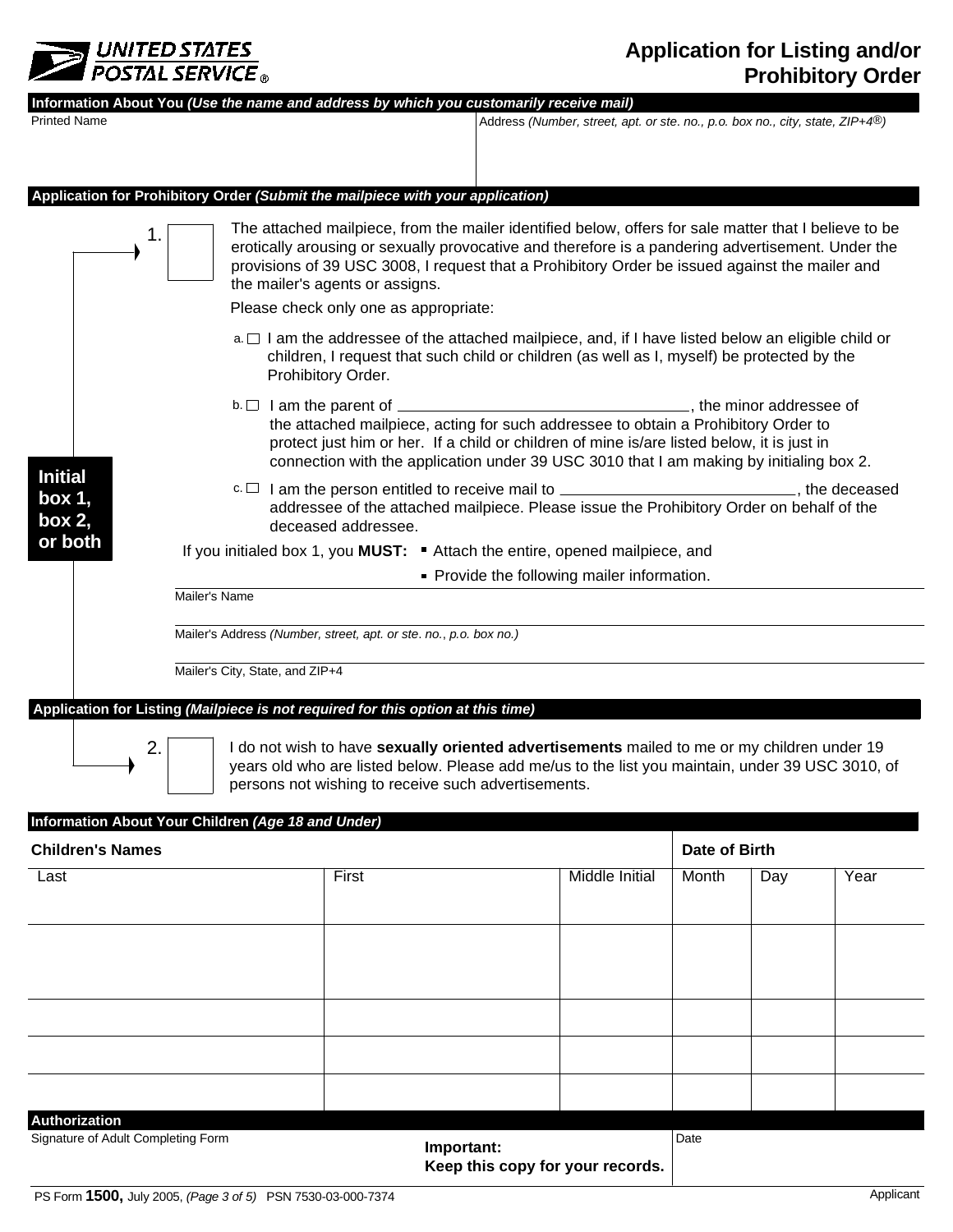# **Accepting Postal Service™ Employee:**

Please review this form when it is turned in.

| 1. Is the form signed and dated?                                                                             | Yes<br>П  | No.<br>П |
|--------------------------------------------------------------------------------------------------------------|-----------|----------|
| 2. Is the form legible?                                                                                      | Yes<br>П  | No.<br>П |
| 3. Did the customer initial box 1 and/or 2?                                                                  | Yes<br>П. | No.<br>П |
| 4. If children are listed in the Information About Your Children section, are<br>their birth dates included? | Yes<br>П  | ⊟ No     |
| 5. Are all children listed there age 18 or under?                                                            | Yes<br>П  | No.<br>П |
| 6. Is the signature the same as the printed name on the application?                                         | Yes       | N∩       |
|                                                                                                              |           |          |

If the customer initialed box 1, answer the following questions:

| 1. Are the name and address of the mailer listed?                                                | $\Box$ Yes | ⊟ No      |
|--------------------------------------------------------------------------------------------------|------------|-----------|
| 2. Did the customer give you the entire mailpiece (original, <b>NOT</b> a photocopy)? $\Box$ Yes |            | $\Box$ No |
| 3. Is the mailpiece opened?                                                                      | $\Box$ Yes | $\Box$ No |
| 4. Is one of box 1a, 1b, or 1c checked?                                                          | $\Box$ Yes | $\Box$ No |

### **If you answered** *NO* **to any of these questions, do not forward!**

(Refer to DMM® 508.8 or 508.9 as appropriate.)

**Questions? For additional help, contact your district office or the Prohibitory Order Processing Center.**

| <b>Accepting Office Name</b>    |                                                                                           |
|---------------------------------|-------------------------------------------------------------------------------------------|
| Name of Accepting Employee      | Send all completed forms NO LESS THAN weekly to:                                          |
| Signature of Accepting Employee | <b>PRICING AND CLASSIFICATION SERVICE CENTER</b><br>PO BOX 1500<br>NEW YORK NY 10008-1500 |